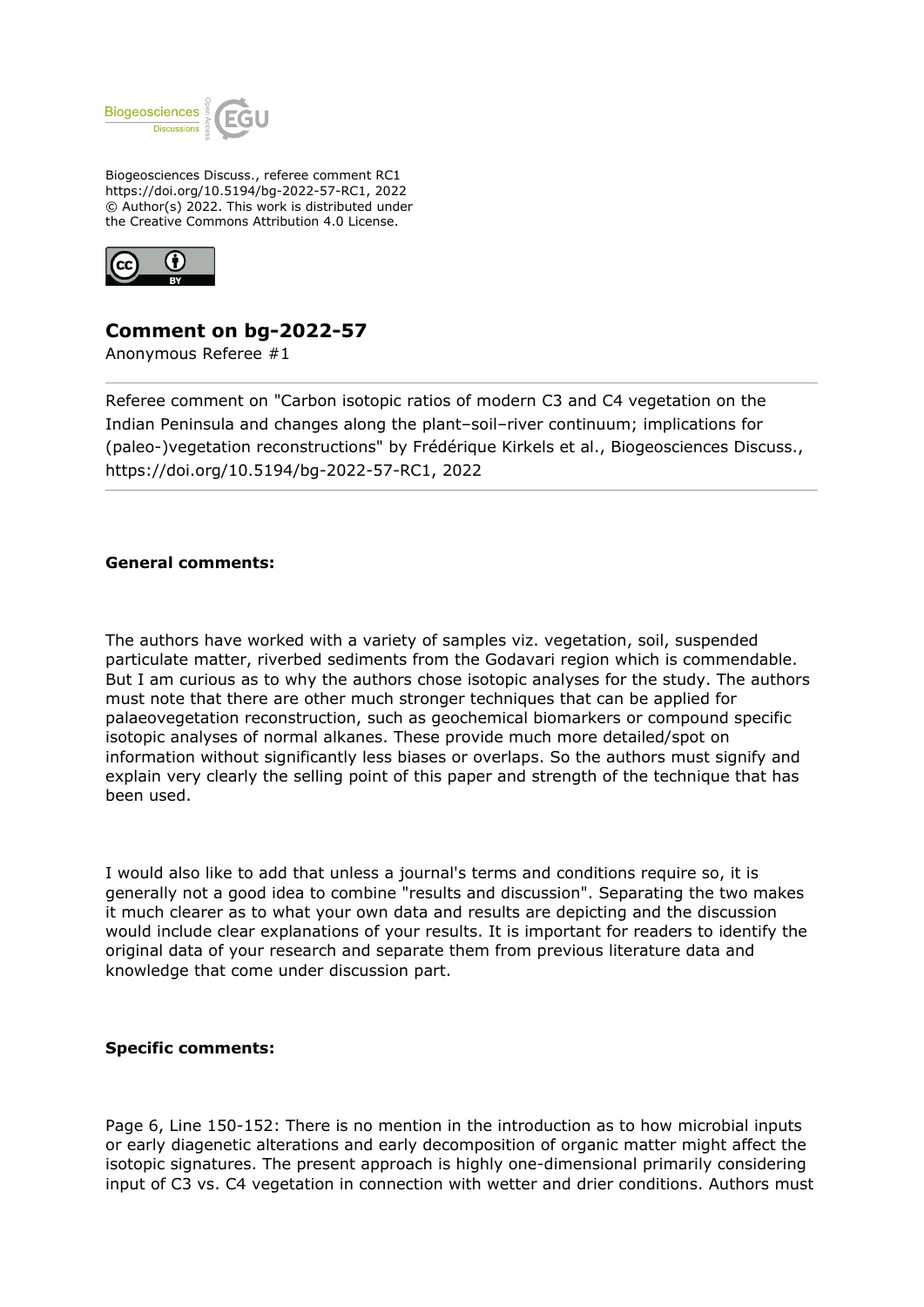take into account all the other factors, particularly those which significantly influence isotopic fractionation.

Page 8, Line 190: "aboveground plant parts" - Is any part of a plant other than leaves being sampled?

Page 11: "Modern C3 and C4 plants in the Godavari basin and control by MAP" - Are there no CAM plants in the region?

Page 13, Line 306-308: "For C4 plants, the plants collected in the Godavari basin had significantly more negative  $\delta$ 13C values than the global average estimate  $(-14.0\pm0.2 \degree \omega_0)$ (±standard error: SE) vs. -12.0 ‰; p≤0.001), revealing a difference between the local and global average C4 end-members" - Can you explain this observation?

Page 14, Line 317-318: Was the d13C corrected for Suess effect?

Page 15, Line 334-335: "This difference suggests that the latter value, which is reportedly strongly biased towards dry ecosystems" - This is not clear.

Page 15, Line 336-337: "was significantly less negative in the upper basin (-28.0±0.3 ‰, n=32) than in the lower basin (-28.8±0.2 ‰, n=45; p≤0.05)" - Does this difference in the value qualify as "significantly" less?

Page 15, Line 337: "reflecting the gradient in MAP" - Is the difference enough to conclude a "gradient in MAP"?

Page 15, Line 342: "Pearson's  $R = -0.34$ " - This is not even significant especially for such a small population.

Page 15, Line 350-352: "Moreover, the Godavari C3 plants were not evenly distributed over the entire precipitation range. Together, this resulted in a relatively weak linear correlation with MAP for the individually measured C3 plants" - This contradicts the previous sentence on line 341. If the effect of MAP on isotopic values are significant, shouldn't the correlation be high?

Page 16, Line 384-386: "This isotopic contrast corresponds with the vegetation